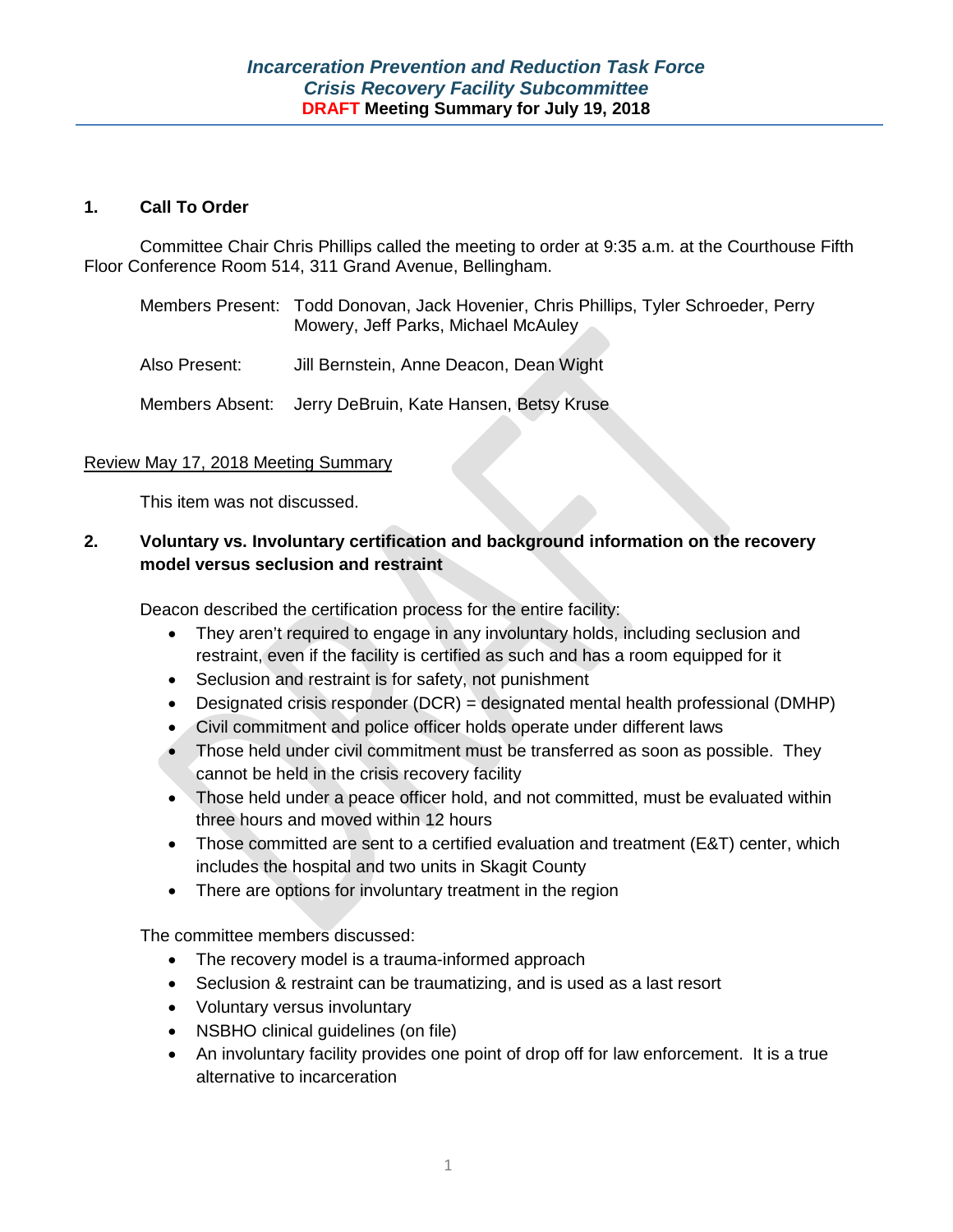- If they build the facility with an additional,  $17<sup>th</sup>$  bed, for seclusion and restraint, they always have the option for involuntary certification
- Operationally, an involuntary facility could be more expensive
- Changes in state regulations from two years ago impact the decision are that the BHO now pays for an onsite nurse and an on-call physician 24 hours per day, seven days per week
- Other triage facilities in the region have not chosen voluntary certification because these changes in the state regulations were not in effect
- An involuntary facility would mitigate concerns about people choosing to leave right after they're dropped off at the facility
- Whether other counties in the region would use their facility
- How restraint could happen, either physically or medically, in the seclusion and restraint room or outside of it
- The impact of involuntary certification on voluntary patients
- BHO funding for operations with an involuntary certification if they use the recovery model
- They can mitigate the downsides of involuntary certification if they use the recovery model
- Existing providers use the recovery model generally and seclusion and restraint minimally, and only in well-defined emergencies
- The County has leverage in the treatment model through the facility lease and how the provider is selected. It would be built into the contract.
- The Washington Administrative Code (WAC) changed recently to allow a police officer hold in a triage center rather than in an E&T facility
- Law enforcement must be trained on how they assess and use the system. They cannot default to 12-hour holds.
- The triage facility as a release valve for law enforcement versus for the hospital
- A big concern with an involuntary certification is that the provider won't implement the recovery model very well

Phillips stated that in summary, the committee could change its original recommendation for a voluntary facility due to:

- Changes in the WAC
- Fidelity to the recovery model
- To reduce and prevent incarceration and hospitalization An involuntary facility must mitigate concerns with fidelity to the recovery model.

# **3. Next Steps: Ideas & Further Information**

At the next meeting, get more information regarding the Thurston County involuntary triage facility, including feedback from their Sheriff about its usefulness